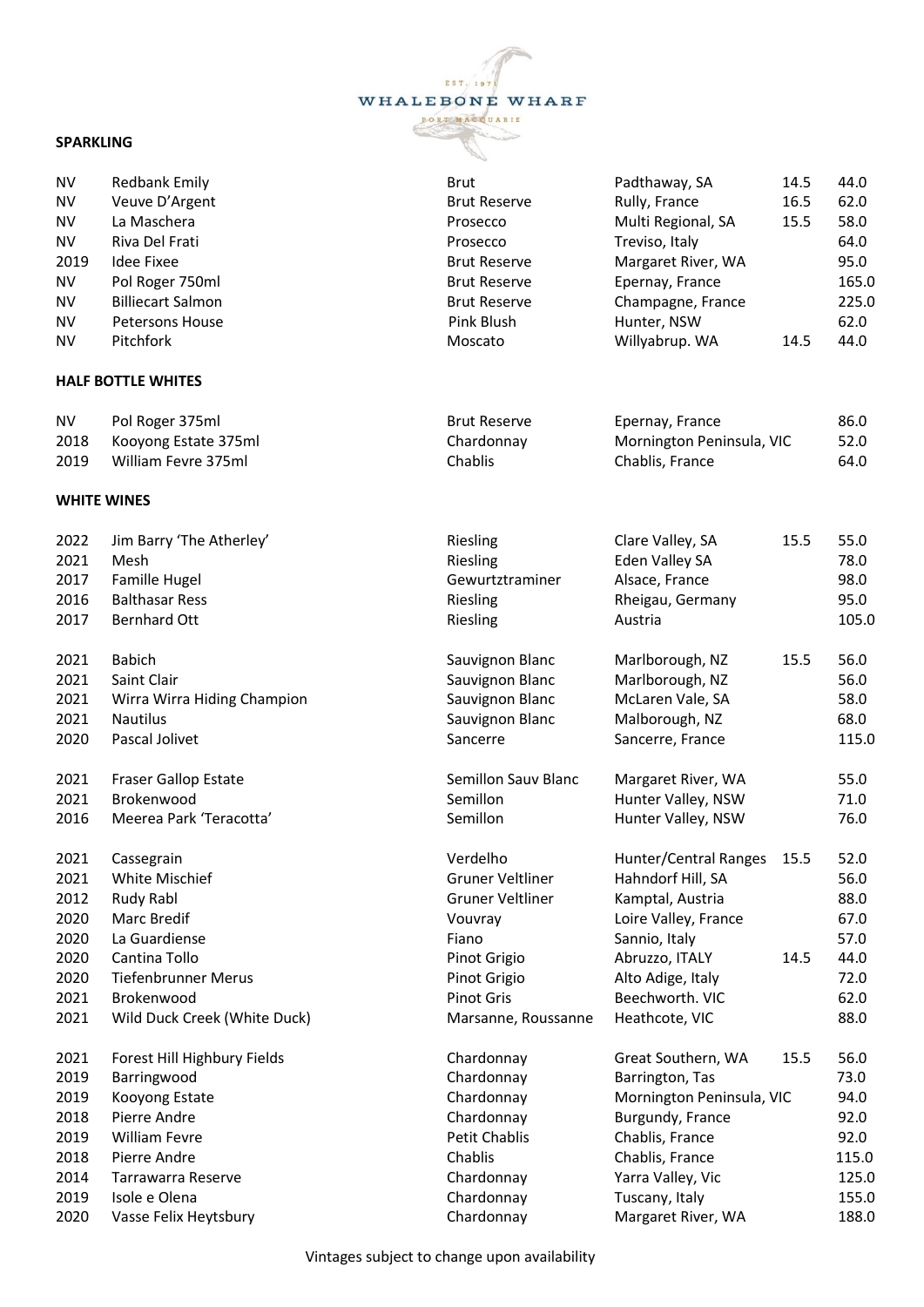

## **ROSE**

| 2021        | Cassegrain                          | Rosé                  | Central Ranges, NSW           | 14.5 | 44.0  |
|-------------|-------------------------------------|-----------------------|-------------------------------|------|-------|
| 2020        | <b>Triennes</b>                     | Rose                  | Provence, France              | 15.5 | 54.0  |
| 2018        | La Galope 'Cotes De Gascogne'       | Rosé                  | Gascony, France               |      | 68.0  |
| 2020        | Louis Pere et Fils                  | Rose                  | Provence, France              |      | 88.0  |
| 2015        | <b>Bruno Claire</b>                 | Rose                  | Burgundy, France              |      | 120.0 |
|             | <b>HALF BOTTLE REDS</b>             |                       |                               |      |       |
| 2018        | Ata Rangi 375ml                     | <b>Pinot Noir</b>     | Martinborough, NZ             |      | 86.0  |
| 2018        | Pierre Andre 375ml                  | Burgundy              | Hautes Cotes de Nuits, France |      | 79.0  |
| <b>REDS</b> |                                     |                       |                               |      |       |
| 2020        | Cantina Tollo Rocca Vent            | Sangiovese            | Tollo, Italy                  |      | 44.0  |
| 2019        | Heirloom                            | Tempranillo           | Adelaide Hills, SA            |      | 65.0  |
| 2019        | Viticoltori Senesi Aretini          | Chianti               | Sinalunga, Italy              |      | 54.0  |
| 2018        | Turkey Flat 'Butchers Block Red'    | Shiraz, Grenache, Mat | Barossa Valley, SA            |      | 60.0  |
| 2019        | Delas Cotes du Rhone 'Saint Esprit' | Grenache, Shiraz      | Rhone Valley, France          |      | 68.0  |
| 2018        | Tornatore                           | Etna Rosso            | Sicily, Italy                 |      | 91.0  |
| 2017        | Conde Del Valdemar Rioja Crianza    | Tempranillo Graciano  | Rioja, Spain                  |      | 58.0  |
| 2019        | Smith & Hooper                      | Merlot                | Wrattonbully, SA              |      | 48.0  |
| 2019        | Penley Estate Chertsey              | <b>Bordeaux Blend</b> | Coonawarra, SA                |      | 85.0  |
| 2020        | Mt Difficulty Roaring Meg           | Pinot Noir            | Central Otago, NZ             | 17.5 | 72.0  |
| 2020        | Dalrymple                           | Pinot Noir            | Pipers River, TAS             |      | 90.0  |
| 2019        | <b>Curlewis Estate</b>              | Pinot Noir            | Geelong, VIC                  |      | 104.0 |
| 2018        | Freycinet                           | Pinot Noir            | Bicheno, TAS                  |      | 148.0 |
| 2018        | Atarangi                            | Pinot Noir            | Martinborough, NZ             |      | 172.0 |
| 2020        | Langmeil Wild Child                 | Cabernet Sauvignon    | Barossa, SA                   | 15.5 | 54.0  |
| 2019        | Bowen                               | Cabernet Sauvignon    | Coonawarra, SA                |      | 83.0  |
| 2018        | Vasse Felix                         | Cabernet Sauvignon    | Margaret River, WA            |      | 89.0  |
| 2016        | Yalumba Menzies                     | Cabernet Sauvignon    | Coonawarra, SA                |      | 110.0 |
| 2012        | Penfolds 389                        | Cabernet Shiraz       | Multi Regional, SA            |      | 225.0 |
| 2005        | Penfolds 707                        | Cabernet Sauvignon    | Multi Regional, SA            |      | 850.0 |
| 2020        | <b>Heathcote Cravens Place</b>      | Shiraz                | Heathcote, VIC                | 15.5 | 58.0  |
| 2019        | O'leary Walker                      | Shiraz                | Clare Valley, SA              |      | 68.0  |
| 2019        | Brokenwood                          | Shiraz                | Hunter Valley, NSW            |      | 90.0  |
| 2015        | Collector                           | Shiraz                | Canberra, ACT                 |      | 120.0 |
| 2018        | Wirra Wirra RSW                     | Shiraz                | McLaren Vale, SA              |      | 130.0 |
| 2018        | John Duval 'Eligo'                  | Shiraz                | Barossa, SA                   |      | 185.0 |